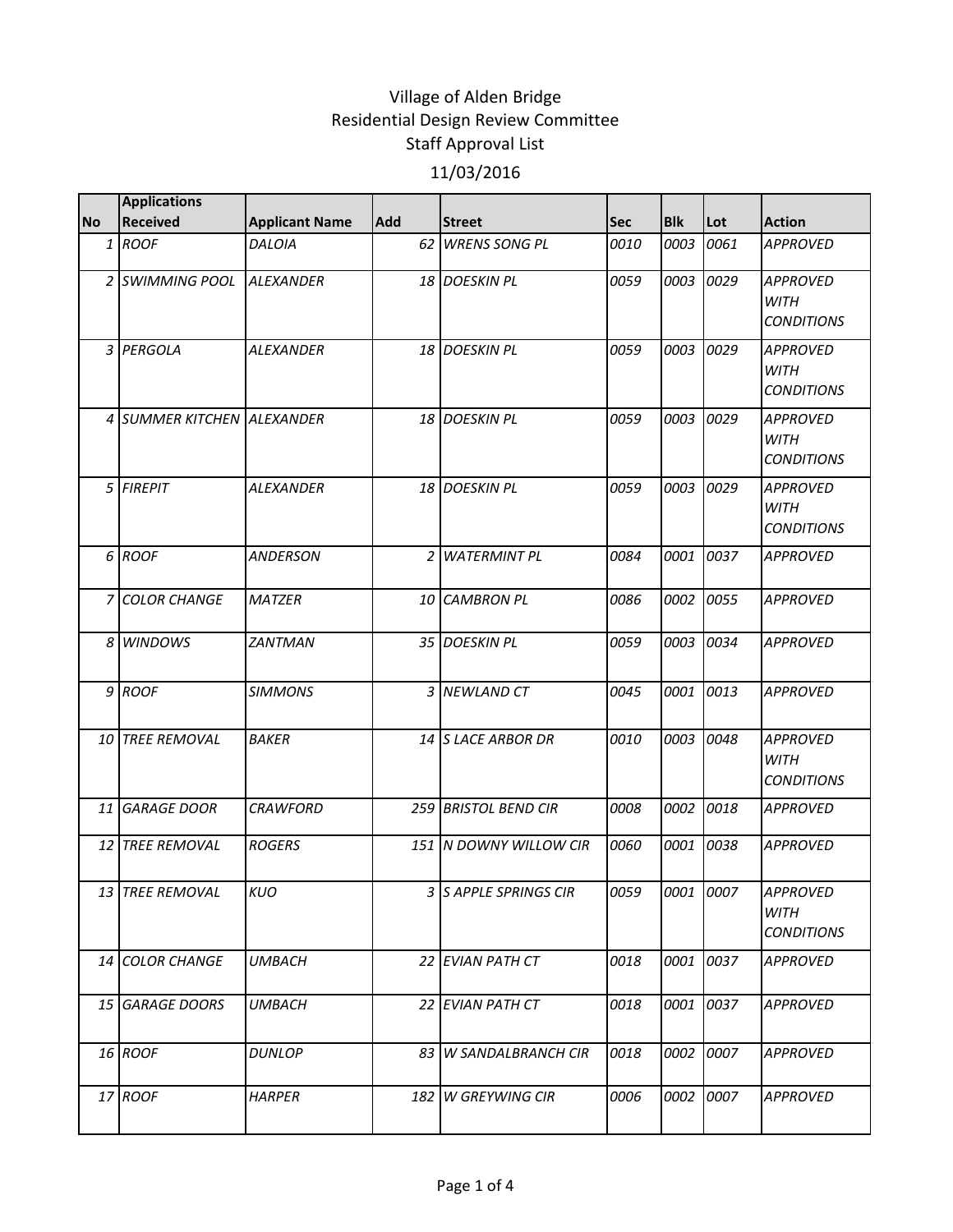|           | <b>Applications</b> |                                  |            |                            |             |            |           |                                                     |
|-----------|---------------------|----------------------------------|------------|----------------------------|-------------|------------|-----------|-----------------------------------------------------|
| <b>No</b> | <b>Received</b>     | <b>Applicant Name</b>            | <b>Add</b> | <b>Street</b>              | Sec         | <b>Blk</b> | Lot       | <b>Action</b>                                       |
|           | 18 ROOF             | <b>EUBANKS</b>                   |            | 15 SERENITY WOODS PL       | 0013        | 0003       | 0011      | <b>APPROVED</b>                                     |
|           | 19 GARAGE DOORS     | <b>MAYBIN</b>                    | 99 I       | <b>W RUSSET GROVE CIR</b>  | 0075        | 0002       | 0016      | <b>APPROVED</b>                                     |
|           | 20 ROOF             | JOHNSON                          |            | 39 REDLAND PL              | 0036        | 0001       | 0038      | <b>APPROVED</b>                                     |
|           | 21 ROOF             | EYLER                            |            | 123 S BROOKSEDGE CIR       | 0058        |            | 0003 0020 | <b>APPROVED</b>                                     |
|           | 22 ROOF             | <b>HARMAN</b>                    | 187        | <b>GOLDEN AUTUMN PL</b>    | 0084        | 0002       | 0014      | <b>APPROVED</b>                                     |
|           | 23 WINDOWS          | STEKLA                           |            | 14 PLEASANT BEND DR        | 0023        | 0002       | 0016      | <b>APPROVED</b>                                     |
|           | 24 ROOF             | <b>GARCIA</b>                    |            | 59 S PLUM CREST CIR        | 0064        | 0002       | 0011      | <b>APPROVED</b>                                     |
|           | 25 ROOF             | <b>STROBEL</b>                   |            | <b>10 JUNIPER GROVE PL</b> | 0044        | 0001       | 0021      | <b>APPROVED</b>                                     |
|           | 26 FENCE            | <b>VAN OOSTEN</b>                | 47 I       | <b>WOODED BROOK CIR</b>    | 0012        | 0002       | 0005      | <b>APPROVED</b><br><b>WITH</b><br><b>CONDITIONS</b> |
|           | 27 ROOF             | LABEAU                           |            | 7 MERRYVALE DR             | 0028        | 0003       | 0012      | <b>APPROVED</b>                                     |
|           | 28 PERGOLA          | <b>PETERS</b>                    |            | 78 S TAYLOR POINT DR       | 0013        |            | 0001 0034 | <b>APPROVED</b><br><b>WITH</b><br><b>CONDITIONS</b> |
|           | 29 PLAY STRUCTURE   | <b>GUYNES</b>                    |            | 39 S VILLA OAKS DR         | 0052        | 0001       | 0010      | <b>APPROVED</b>                                     |
|           | 30 FENCE            | <b>HILL</b>                      |            | 123 N LINTON RIDGE CIR     | 0034        |            | 0003 0005 | <b>APPROVED</b>                                     |
|           | 31 ROOF             | <b>MELTZER</b>                   |            | 30 S BENTON WOODS CIR      | 0043        |            | 0002 0003 | <b>APPROVED</b>                                     |
|           | 32 COLOR CHANGE     | <b>WHITAKER</b>                  |            | 71 S BRISTOL OAK CIR       | 0011        | 0001       | 0044      | <b>APPROVED</b>                                     |
|           | 33 ROOF             | ALGIBEZ                          |            | 2 ORCHARD PINES PL         | 0056        |            | 0003 0013 | <b>APPROVED</b>                                     |
|           | 34 ROOF             | <b>STOJEK</b>                    |            | 7 ACACIA PARK PL           | 0028        |            | 0004 0015 | <b>APPROVED</b>                                     |
|           | 35 FENCE            | MIYASHITA<br><b>FAMILY TRUST</b> |            | 82 LIGHTWOOD TRACE         | 0020        |            | 0003 0001 | <b>APPROVED</b><br><b>WITH</b><br><b>CONDITIONS</b> |
|           | 36 FENCE            | ANDERSEN                         |            | 78 E GREYWING CIR          | <i>0006</i> | 0004       | 0026      | <b>APPROVED</b><br><b>WITH</b><br><b>CONDITIONS</b> |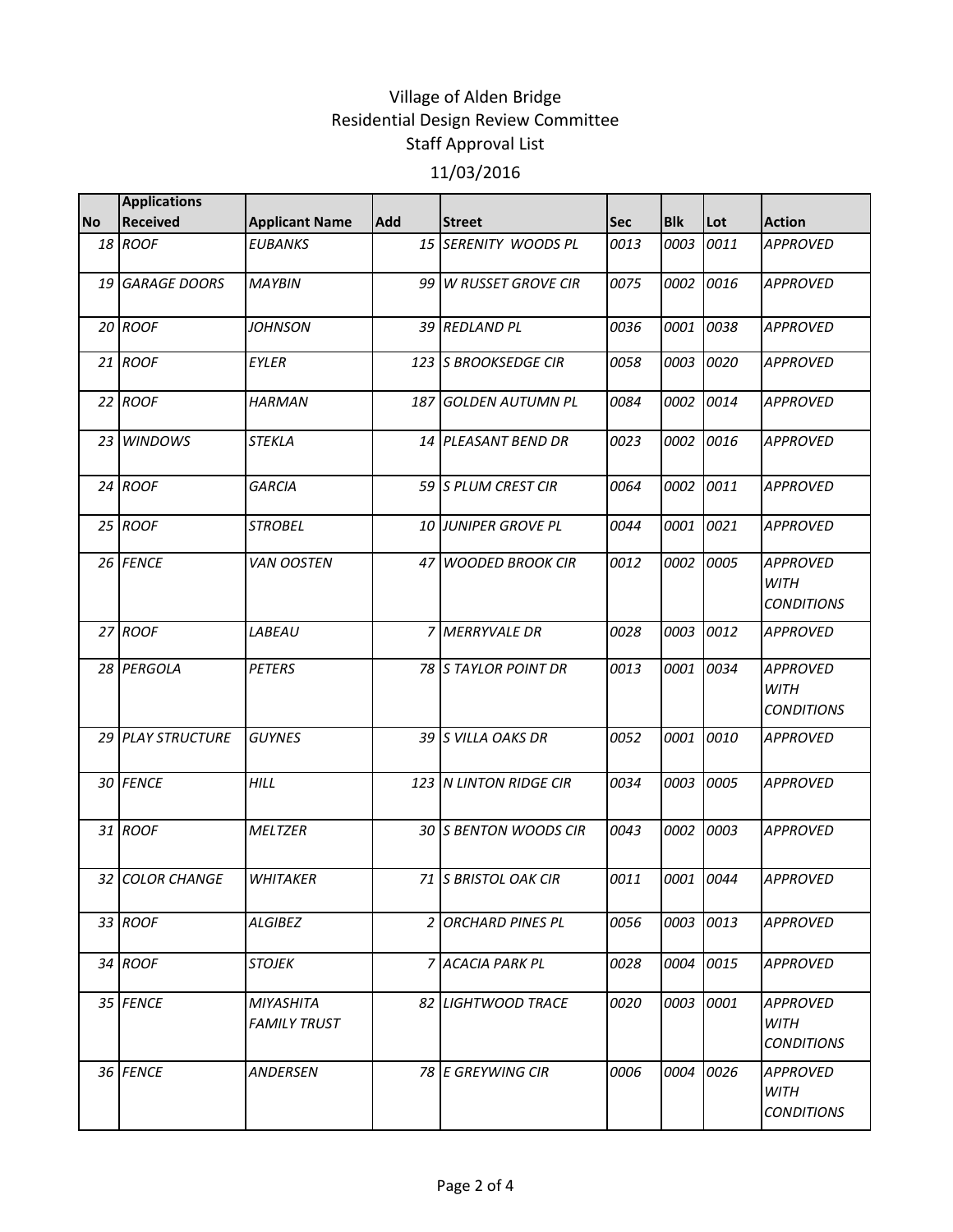| <b>No</b> | <b>Applications</b><br><b>Received</b> | <b>Applicant Name</b>                                     | <b>Add</b> | <b>Street</b>           | <b>Sec</b> | <b>Blk</b> | Lot  | <b>Action</b>                                       |
|-----------|----------------------------------------|-----------------------------------------------------------|------------|-------------------------|------------|------------|------|-----------------------------------------------------|
|           | 37 WOOD DECK                           | <b>WECHTER</b>                                            |            | <b>HARVEST GREEN PL</b> | 0007       | 0001       | 0006 | <b>APPROVED</b>                                     |
|           | 38 WALKWAY                             | <b>WECHTER</b>                                            | 7          | <b>HARVEST GREEN PL</b> | 0007       | 0001       | 0006 | <b>APPROVED</b>                                     |
|           | 39 FENCE                               | HEG                                                       |            | 99 E FAIRBRANCH CIR     | 0044       | 0002       | 0006 | <b>APPROVED</b><br><b>WITH</b><br><b>CONDITIONS</b> |
|           | 40 FENCE                               | <b>TSOCALIS</b>                                           |            | 179 N TAYLOR POINT DR   | 0013       | 0003       | 0001 | <b>APPROVED</b><br><b>WITH</b><br><b>CONDITIONS</b> |
| 41        | <b>WALKWAY</b>                         | <b>TSOCALIS</b>                                           |            | 179 N TAYLOR POINT DR   | 0013       | 0003       | 0001 | <b>APPROVED</b>                                     |
|           | 42 PAVING                              | <b>TSOCALIS</b>                                           |            | 179 N TAYLOR POINT DR   | 0013       | 0003       | 0001 | <b>APPROVED</b>                                     |
| 43        | <b>TREE REMOVAL</b>                    | <b>MAGNANI</b>                                            |            | 61 SILVER CRESCENT CT   | 0001       | 0002       | 0025 | <b>APPROVED</b>                                     |
|           | 44 ROOF                                | ANDERSEN                                                  |            | 211 MAPLE PATH PL       | 0038       | 0001       | 0009 | <b>APPROVED</b>                                     |
|           | 45 COLOR CHANGE                        | JANIS A SEUTHE<br><b>REVOCABLE</b><br><b>LIVING TRUST</b> |            | 51 HEARTRIDGE CT        | 0079       | 0002       | 0016 | <b>APPROVED</b>                                     |
|           | 46 WINDOWS                             | <b>KRUPSKI</b>                                            |            | 186 BROOKSEDGE CT       | 0058       | 0001       | 0014 | <b>APPROVED</b>                                     |
|           | 47 ROOF                                | <i>ARAUJO</i>                                             | 2          | <b>CAMBER PINE PL</b>   | 0061       | 0001       | 0012 | <b>APPROVED</b>                                     |
|           | 48 TREE REMOVAL                        | <b>MOSTI</b>                                              |            | 198 PALE SAGE CT        | 0059       | 0001       | 0004 | <b>APPROVED</b>                                     |
| 49        | <b>TREE REMOVAL</b>                    | <b>GILLISPIE</b>                                          |            | 39 E RUSSET GROVE CIR   | 0075       | 0002       | 0026 | <b>APPROVED</b>                                     |
|           | 50 ROOF                                | <b>SHIMEK</b>                                             |            | 2 IN FLICKERING SUN CIR | 0093       | 0001       | 0091 | <b>APPROVED</b>                                     |
|           | 51 TREE REMOVAL                        | <b>PUGH</b>                                               |            | 43 SHADEBERRY PL        | 0013       | 0001       | 0001 | <b>APPROVED</b><br><b>WITH</b><br><b>CONDITIONS</b> |
|           | 52 ROOF                                | <b>CHEN</b>                                               |            | 46 N GREENVINE CIR      | 0037       | 0002       | 0047 | <b>APPROVED</b>                                     |
|           | 53 ITREE REMOVAL                       | WONG                                                      |            | <b>27 GLENTRACE CIR</b> | 0056       | 0002       | 0010 | APPROVED<br><b>WITH</b><br><b>CONDITIONS</b>        |